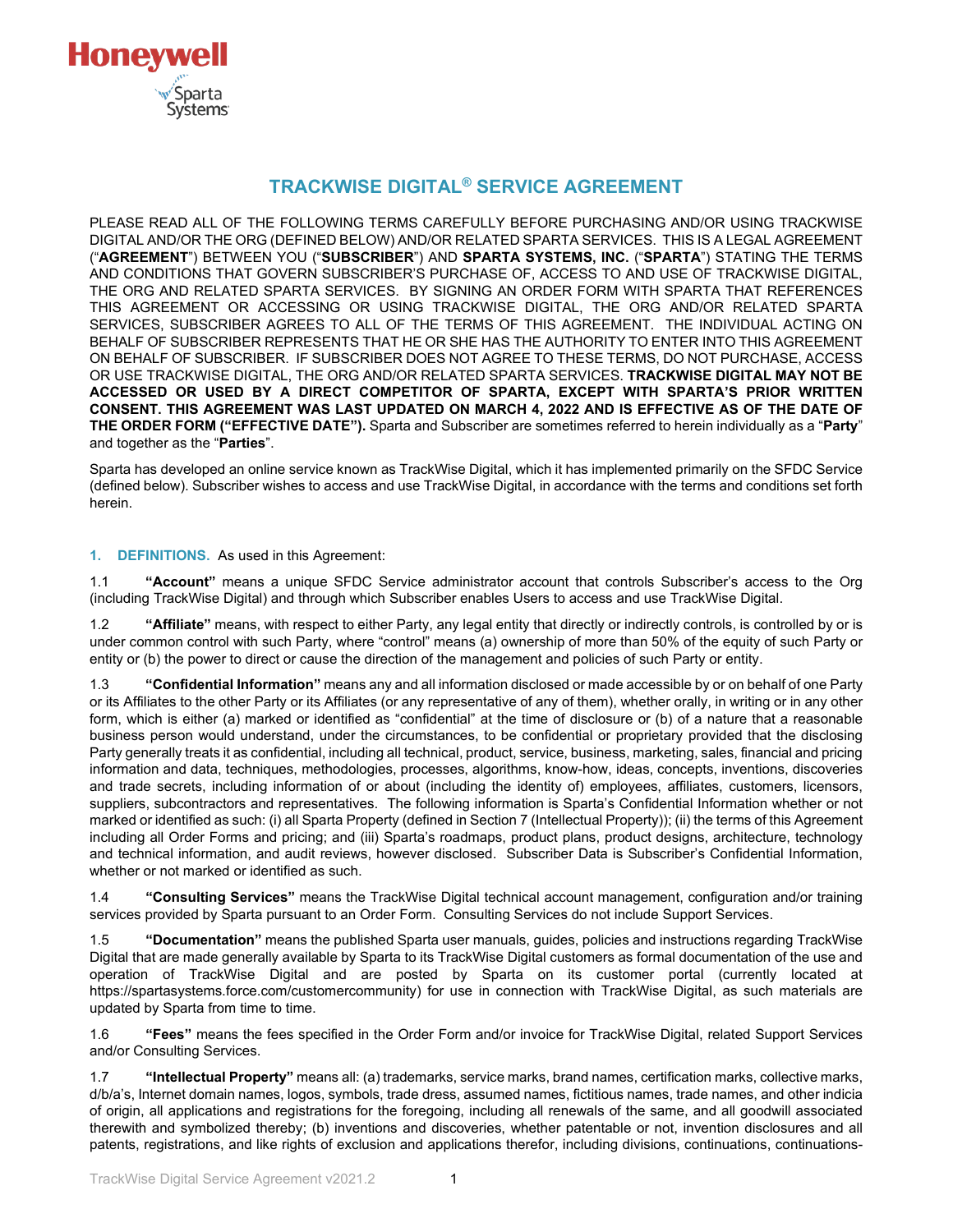in-part and renewal applications, and including renewals, extensions and reissues; (c) trade secrets and know-how, including those included in Confidential Information; (d) published and unpublished works of authorship, whether copyrightable or not (including databases and other compilations of information), copyrights and database rights therein and thereto, and registrations and applications therefor, and all renewals, extensions, restorations and reversions thereof; (e) moral rights, design rights, mask works, rights of privacy and publicity; and (f) all other intellectual property and proprietary rights including rights under unfair competition and market practice laws; in each case throughout the world and whether registered or not.

1.8 **"Order Form"** means a mutually executed order form that describes the TrackWise Digital modules and processes (and related Support Services) and/or Consulting Services purchased by Subscriber. For Consulting Services, the term "Order Form" includes the applicable Statement of Work, if any. All orders for TrackWise Digital subscriptions (and related Support Services) and Consulting Services must be made pursuant to an Order Form. The Parties may enter into multiple Order Forms. Each Order Form is hereby incorporated into and made a part of this Agreement.

1.9 **"Org"** means the unique identifier used by the SFDC Service to represent and contain Subscriber's end user portion of the SFDC Service, TrackWise Digital and Subscriber Data residing therein, and within which Sparta provisions TrackWise Digital for Subscriber hereunder. Subscriber acknowledges that Sparta has no access to the Org after TrackWise Digital is provisioned by Sparta in the Org unless special access is enabled by Subscriber.

1.10 **"Privacy Policy"** means the practices set forth regarding Sparta's collection, use and disclosure of personal data currently located at https://www.spartasystems.com/legal/privacy-policy, as the same may be modified by Sparta from time to time to reflect the latest protocols on the data collected, used and disclosed by Sparta.

1.11 **"salesforce.com"** means salesforce.com, inc. or the applicable salesforce.com, inc. subsidiary.

1.12 **"SFDC Service"** means the online service provided by salesforce.com through Sparta to Subscriber in order to access and use TrackWise Digital.

1.13 **"Statement of Work"** or **"SOW"** means a statement of work for Consulting Services, signed by both Parties, setting forth the Consulting Services to be performed by Sparta and the corresponding Fees to be paid by Subscriber.

1.14 **"Subscriber Data"** means any data, information and materials submitted to TrackWise Digital by Subscriber and any Subscriber-specific data that is derived from Subscriber's use of TrackWise Digital in accordance with this Agreement (e.g. Subscriber-specific reports) as long as such derivative work is not a component of TrackWise Digital itself or other Sparta Property.

1.15 **"Support Services"** means the English-language technical support services for TrackWise Digital set forth in the TrackWise Digital Subscription Care Support Policy, as updated by Sparta from time to time, currently located at https://www.spartasystems.com/legal (the **"Support Policy"**), provided that Sparta shall not modify the Support Policy in a way that would be materially detrimental to Subscriber.

1.16 **"Term"** means the period beginning on the first day of the Initial Term (defined in Section 6.1 (Term)) and ending on the date that this Agreement terminates in accordance with the terms herein.

1.17 **"TrackWise Digital"** means Sparta's TrackWise Digital software-as-a-service modules and processes (including Releases thereto, as defined in the Support Policy) to which Subscriber actually purchases a subscription under one or more Order Forms.

1.18 **"User"** means any individual natural human being (a) who is an active employee, consultant, contractor or agent of Subscriber, (b) who is authorized by Subscriber to use TrackWise Digital solely on behalf of Subscriber for Subscriber's internal business purposes, (c) whom Subscriber has designated as a User of TrackWise Digital in accordance with Section 2.5 (Users) and (d) to whom Subscriber has supplied a single-user (i.e. named user) log-in account, user ID and password for TrackWise Digital.

Also, as used herein, the term "including" means "including but not limited to", the term "shall" means "is required to" and the term "hereunder" means under this Agreement.

## **2. TERMS OF ACCESS.**

2.1 **Grant of Right to Access and Use**. In consideration of Subscriber's payment in full of the applicable Fees and subject to the terms and conditions of this Agreement and the applicable Order Forms, Sparta hereby grants Subscriber the limited, non-exclusive, non-transferable and non-assignable (except as expressly permitted pursuant to Section 13.4 (Assignment)) right to access and use, and to permit Users to access and use, TrackWise Digital and the Documentation for the term identified in the applicable Order Form, by up to the number and type of Users specified in the Order Form(s), for Subscriber's internal business purposes only, and in accordance with this Agreement and the Documentation. Subscriber shall use and permit use of TrackWise Digital only for the modules and processes purchased by Subscriber as reflected in an Order Form.

2.2 **Access and Use Restrictions**. Subscriber shall not, and shall not attempt to (and shall not assist, enable or permit Users or others to, or to attempt to), directly or indirectly: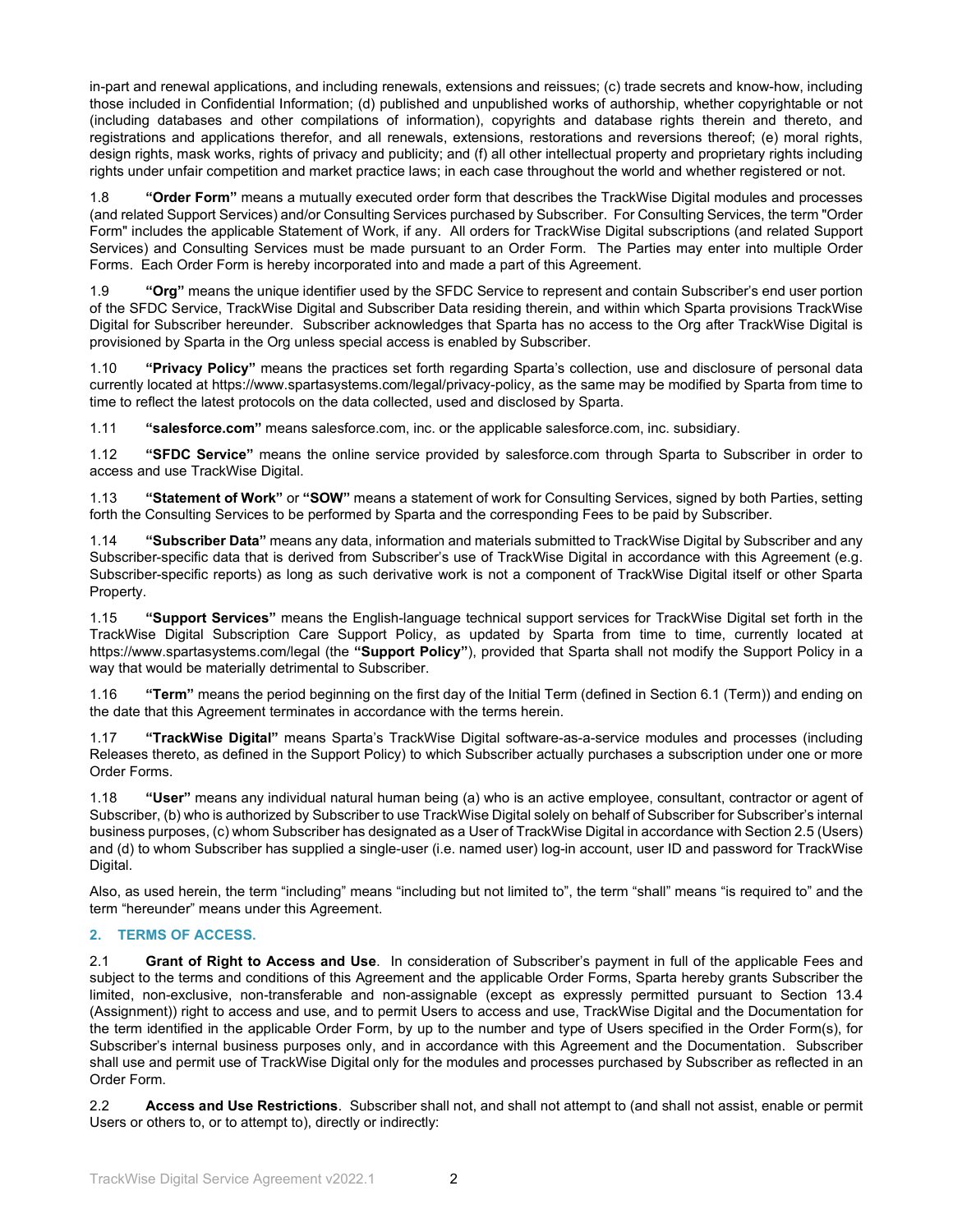(a) (i) reverse engineer, decompile, disassemble or otherwise attempt to discern or derive the source code or underlying ideas or algorithms of TrackWise Digital (unless and then only to the extent required to be permitted by applicable law); (ii) modify, copy, duplicate, translate, adapt or create derivative works of or based on TrackWise Digital or any portion thereof; (iii) rent, lease, share, lend, sell, resell, license, sublicense, distribute or otherwise transfer any rights to TrackWise Digital or any portion thereof; (iv) use or permit access to TrackWise Digital by any third party (other than Users as expressly permitted by this Agreement) or use TrackWise Digital for timesharing or service bureau purposes or otherwise for the benefit of a third party; (v) misappropriate TrackWise Digital or any portion thereof; (vi) access or use TrackWise Digital or information provided pursuant to any Consulting Service to create a competing product or service; (vii) perform or disclose any benchmark tests relating to TrackWise Digital; or (viii) remove, relocate, alter or obscure any trademark, copyright or other proprietary or restrictive marking or legend on TrackWise Digital or other materials delivered or made available by Sparta to Subscriber or any copies thereof;

(b) (i) violate the security of TrackWise Digital, including attempting to probe, scan or test the security or vulnerability thereof (except for such testing as is expressly permitted by salesforce.com and then only in accordance with salesforce.com's procedures), or breach any security or authentication measures, or otherwise avoid, bypass, remove, deactivate, impair, descramble or otherwise circumvent any technological measure; (ii) bypass or disable any protections that may be put in place against unlicensed use of TrackWise Digital, or otherwise gain access to or use any unauthorized portion of TrackWise Digital or gain unauthorized access to any related system, software, service or network or the data contained therein, or actually or effectively circumvent any contractual usage or other limit whether via automated means or otherwise; or (iii) use or access TrackWise Digital in any way that might interfere with, disrupt the integrity of or adversely affect the security, stability, performance or functions of TrackWise Digital;

(c) send automated queries of any kind to TrackWise Digital without the express, advance, written permission of Sparta, including using any software that sends queries to TrackWise Digital to determine how a website or web page "ranks" for various queries, "meta-searching" and performing "offline" searches on TrackWise Digital, or use manual or automated software, devices, scripts, robots, backdoors or other means or processes to access, "scrape," "crawl" or "spider" any web pages or other services offered at TrackWise Digital;

(d) upload to or use TrackWise Digital to store or transmit infringing, obscene, threatening, libelous or otherwise unlawful or tortious material, including material that is harmful to children or that violates third-party rights, or use TrackWise Digital for or in connection with any unlawful, harmful or fraudulent use or activities;

(e) upload to or use TrackWise Digital to store or transmit viruses, worms, time bombs, Trojan horses or other harmful or malicious code, files, scripts, agents or programs, or use TrackWise Digital in any way that disrupts or risks disrupting the overall performance and up-time of TrackWise Digital due to Subscriber's use of excessive storage capacity or bandwidth outside of the ordinary course of business, or otherwise use TrackWise Digital in any other manner that may cause Sparta to have legal liability or disrupt others' use of TrackWise Digital; or

(f) (i) use the Org for any purpose other than exclusively using TrackWise Digital; (ii) increase the number of custom objects within the Org other than those necessary to implement TrackWise Digital itself or as expressly permitted by the terms of a specific license as specified on an Order Form; (iii) access, distribute or use any customer relationship management functionality of the SFDC Service; or (iv) use TrackWise Digital in connection with or transfer any related subscriptions to another salesforce.com org.

As used in this Section 2.2, references to "TrackWise Digital" include any related system, software, service or network and third party data contained therein as well as the Documentation.

2.3 **Subscriber Responsibilities**. Subscriber is responsible for making all arrangements necessary for access to and use of TrackWise Digital via the internet (including obtaining and maintaining all computer hardware, software and telecommunications equipment needed to access and use TrackWise Digital via the internet) and any associated charges. TrackWise Digital is dependent on Subscriber's proper implementation, configuration and use of TrackWise Digital and proper use of the SFDC Service, the availability and performance of technology from third-party software and hardware vendors (including any salesforce.com AppExchange products and custom applications, Microsoft, Google and the providers of various internet browsers) and other factors outside of Sparta's control. Sparta has no control over, and is not liable for performance issues or downtime of TrackWise Digital or any inability to access the Account to the extent caused by, any of the foregoing factors or any action or inaction on the part of Subscriber or any User that is not in accordance with this Agreement and the Documentation.

2.4 **Subscriber Account**. Sparta will provide Subscriber an Account for managing, requesting access for and granting access to its Users. Subscriber shall use the Account only to configure and administer TrackWise Digital in support of Subscriber's permitted use of TrackWise Digital and in accordance with this Agreement and the Documentation.

2.5 **Users**. Subscriber shall designate the Users who will have access to TrackWise Digital through its Account and is responsible for activating and de-activating Users via its Account. The number and type of Users shall not exceed the number and type of Users specified in the Order Form(s). Each User must be identified by a unique email address and user name. Subscriber shall be solely responsible for the actions of a User relating to access and use of TrackWise Digital, for any noncompliance by any User with the terms of this Agreement (which shall constitute a breach of this Agreement by Subscriber), and for all activities that occur under its Account. A User log-in account may not be shared or used by more than one User. User log-in accounts may only be reassigned to new Users who are replacing former Users who have terminated employment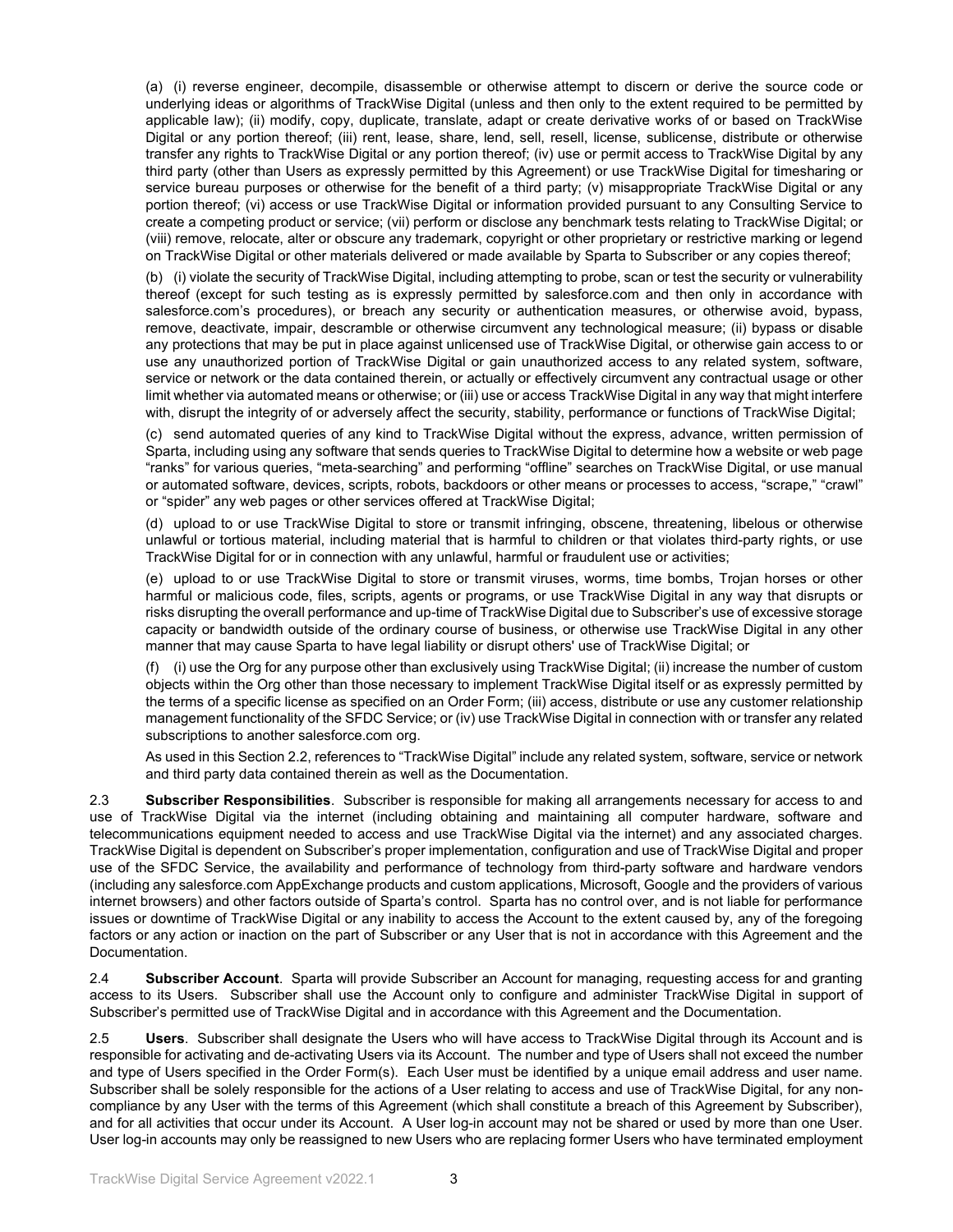with Subscriber or otherwise legitimately changed job status or function and no longer require use of TrackWise Digital. If a User is no longer authorized by Subscriber to access and use TrackWise Digital, Subscriber shall immediately disable such access.

2.6 **Passwords**. Subscriber and its Users are responsible for maintaining the confidentiality of all passwords and any other access controls within TrackWise Digital that are managed by Subscriber, and for ensuring that each password is used only by the assigned User.

2.7 **Changes**. Sparta may change, update, alter and/or supplement all or any portion of TrackWise Digital and all or any portion of the information provided in connection therewith at its sole discretion and will provide commercially reasonable notice to Subscriber of any such material change. This Section 2.7 shall not be construed to limit Sparta's warranties under Section 9.2(a) below.

2.8 **Audit**. Subscriber acknowledges and agrees that salesforce.com may audit Subscriber's use of TrackWise Digital within the Org and provide the results of such audit to Sparta.

2.9 **Affiliates**. During the Term, a Subscriber Affiliate may request that Sparta provision a separate unique Org for such Affiliate and purchase subscriptions to TrackWise Digital (and related Support Services) and Consulting Services from Sparta for such purpose by entering into an Order Form with Sparta that incorporates the terms and conditions of this Agreement in a manner that binds such purchasing Affiliate to the terms and conditions hereof.

**3. SUPPORT.** Subject to payment of the Fees set forth in the Order Form, Sparta will provide technical support services for TrackWise Digital as set forth in the Support Policy. Subscriber must contact Sparta (and not salesforce.com) for all Support Services.

## **4. CONSULTING SERVICES.**

4.1 **General**. Sparta will provide Subscriber with the requisite hours of Consulting Services identified within a Statement of Work. The Parties may choose to define a set of deliverables within a Statement of Work, provided that Sparta will not be obligated to provide Consulting Services beyond the total number of hours set forth in the Statement of Work.

4.2 **Fees and Expenses; Delays**. Sparta will invoice Subscriber on a monthly basis for all Consulting Services rendered and expenses incurred except as otherwise specified in the applicable Order Form. Subscriber shall reimburse Sparta for actual and verifiable out-of-pocket expenses (including travel and related expenses) reasonably incurred by Sparta in connection with any Consulting Services. Sparta may charge for travel time at 50% of the applicable rate when travel time exceeds four hours. Sparta shall not be responsible for any delay caused by Subscriber or any third party under contract with Subscriber. Subscriber may delay Consulting Services by written notice to Sparta specifying the requested length of the delay (it being understood that the Parties will need to reschedule the Consulting Services at a mutually satisfactory time), provided that if Subscriber delays upon less than two weeks prior written notice and Sparta is unable to reallocate the applicable Sparta personnel on a billable basis to another customer project (which Sparta will use reasonable efforts to do), then Sparta will invoice Subscriber for any Consulting Services that are delayed by Subscriber without such two week notice, at the applicable daily rate for such Consulting Services.

4.3 **License**. In consideration of Subscriber's payment in full of all Fees due under an SOW, Sparta hereby grants to Subscriber a non-exclusive, non-transferable, non-assignable license to use the deliverables from the Consulting Services (if any) during the Term solely in connection with the applicable TrackWise Digital subscriptions and for Subscriber's internal business purposes.

## **5. PAYMENTS.**

5.1 **Payment**. In consideration of the rights and services granted and provided hereunder, Subscriber shall pay Sparta the Fees set forth in the Order Form(s). All Fees will be invoiced and paid in US Dollars except as otherwise mutually agreed in an Order Form. Fees will be invoiced annually in advance except as otherwise provided in the applicable Order Form or, with respect to Consulting Services, in Section 4.2. Subscriber shall remit payment to Sparta within 30 days of receipt of invoice, excluding amounts that are the subject of a good faith dispute by Subscriber provided that Subscriber promptly notifies Sparta in writing of the amount disputed and the reasons for such dispute and reasonably cooperates with Sparta to resolve such dispute as promptly as practicable. If Subscriber fails to pay any amounts when due (other than amounts disputed as aforesaid), then, in addition to any other available rights and remedies, Sparta shall have the right to (a) assess a late payment charge on such overdue amounts equal to the lesser of (i) two percent per month or (ii) the highest rate allowed by applicable law and/or (b) upon five days prior written notice to Subscriber, suspend providing Support Services and Consulting Services to Subscriber, without liability, in each case until such overdue amounts are paid in full. Additional payment terms may be set forth in the Order Form. All payments are non-refundable and all subscriptions and services are non-cancelable except as otherwise expressly provided herein. If Sparta seeks legal recourse for the collection of any unpaid Fees from Subscriber (other than amounts disputed as aforesaid), Sparta will be entitled to an award of reasonable attorneys' fees and other costs incurred by Sparta in such matter. Upon execution of an Order Form, if required for Subscriber's internal financial controls, Subscriber shall issue a valid purchase order for the TrackWise Digital subscriptions, Support Services and Consulting Services set forth in such Order Form. Subscriber's failure to issue such purchase order shall not relieve Subscriber of its obligation to purchase and pay for such subscriptions and services.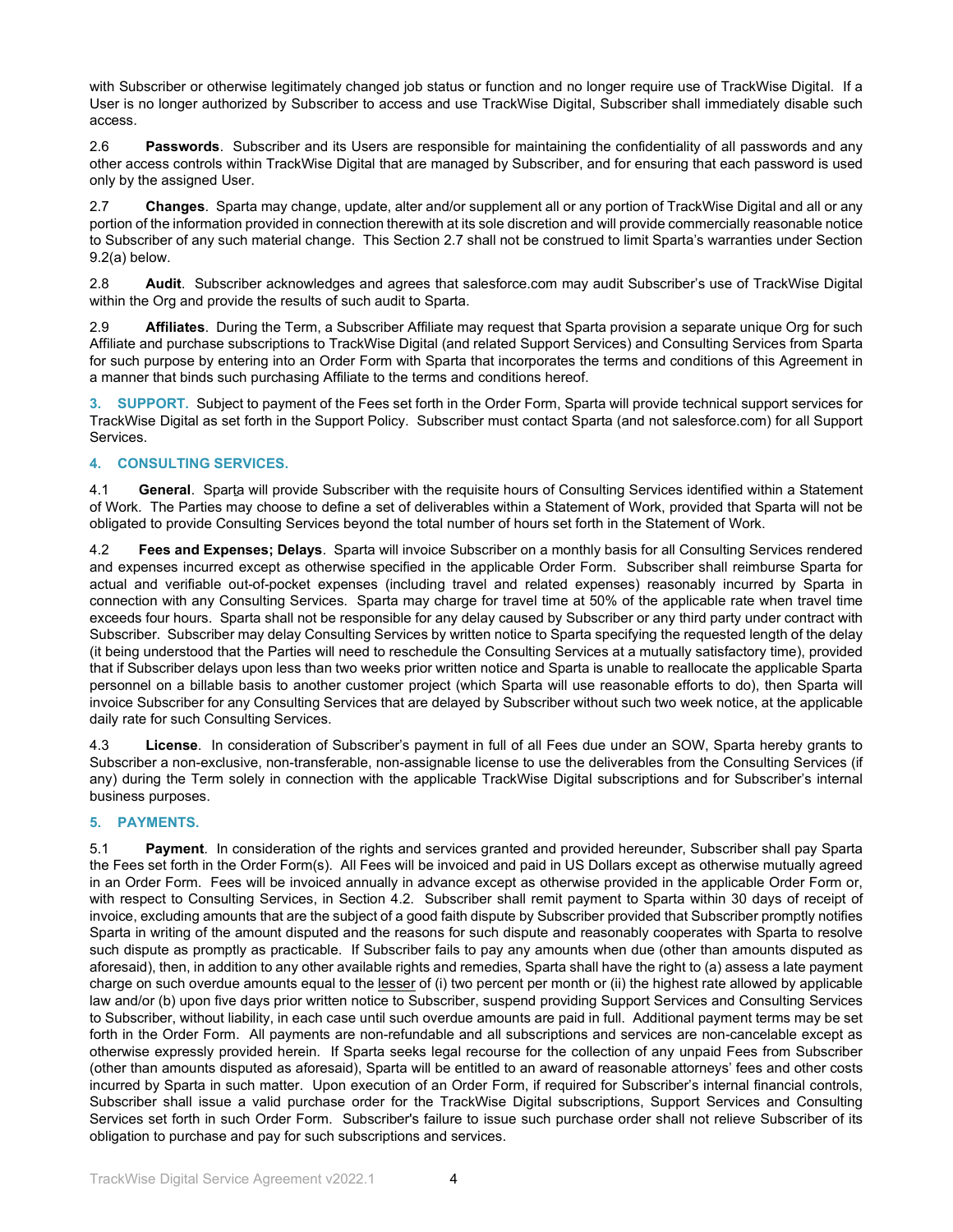5.2 **Taxes**. All Fees are exclusive of all taxes and duties. If Sparta is required to pay or account for any sales, use, value added, withholding or other taxes, public fees, duties, deductions or other withholdings (collectively "Taxes"), then such Taxes shall be borne by Subscriber. If Subscriber is required to withhold or deduct any Tax from any payment due hereunder, Subscriber will increase the sum payable to Sparta such that Sparta receives an amount equal to the sum it would have received had Subscriber made no withholding or deduction. Taxes shall not include taxes based upon Sparta's income.

## **6. TERM AND TERMINATION.**

6.1 **Term**. The initial term of this Agreement, and the initial term of the subscriptions initially purchased by Subscriber hereunder, will commence on the "Order Start Date" and end on the applicable "Order End Date" specified in the initial Order Form (**"Initial Term"**), and thereafter will automatically renew as provided in Section 6.2 below, in each case unless this Agreement is terminated earlier as provided herein. The term of each subsequent subscription purchased by Subscriber hereunder will begin on the applicable "Order Start Date" and end on the applicable "Order End Date" specified in the applicable Order Form, and thereafter will automatically renew as provided in Section 6.2, in each case unless this Agreement is terminated earlier as provided herein.

6.2 **Renewal**. Sparta shall provide notice via electronic mail of the upcoming renewal of this Agreement and of the subscriptions purchased by Subscriber hereunder approximately 90 days (but in no event less than 60 days) prior to the end of the Initial Term and each subsequent renewal term. Unless either Party gives notice of its intent not to renew this Agreement and such subscriptions at least 45 days prior to the end of the then-current term, this Agreement and such subscriptions shall automatically renew for a subsequent 36 month period unless a different renewal period is specified in the Order Form, in which case each renewal term shall be for the renewal period specified in the Order Form.

6.3 **Termination for Cause**. Either Party may terminate this Agreement upon written notice to the other Party if the other Party materially breaches this Agreement and fails to cure such breach within 30 days of its receipt of written notice thereof. Notwithstanding the foregoing, Sparta may terminate this Agreement upon written notice to Subscriber if Subscriber fails to cure any payment default (other than a payment disputed in accordance with Section 5.1 (Payment)) within 10 days of delivery of written notice thereof. Either Party may terminate any Statement of Work (but not this Agreement) upon written notice to the other Party if the other Party materially breaches such Statement of Work and fails to cure such breach within 30 days of delivery of written notice thereof.

6.4 **Effect of Termination**. Upon termination of this Agreement: (a) all Order Forms, and all rights, subscriptions and licenses granted by Sparta hereunder and under all Order Forms (including Subscriber's right to access and use the Org, TrackWise Digital and Subscriber Data contained in TrackWise Digital, subject to the data retrieval provisions in Section 12.3 (Data Management and Retrieval)), shall automatically terminate; (b) Subscriber shall immediately cease all use of TrackWise Digital; and (c) subject to the data retrieval provisions of Section 12.3, each Party shall within a reasonable time return or destroy all Confidential Information of the other Party in its possession, except that each Party may retain one copy of such Confidential Information to the extent required to comply with applicable laws or regulations, applicable professional standards of conduct or bona fide written internal document retention practices or policies. All payment obligations of Subscriber incurred, accrued or arising prior to the effective date of termination shall survive and be payable in accordance with the applicable payment terms herein.

6.5 **Survival**. The following provisions shall survive any termination of this Agreement: Sections 1 (Definitions), 2.2 (Access and Use Restrictions), 5 (Payments), 6.4 (Effect of Termination), 6.5 (Survival), 7 (Intellectual Property), 8 (Confidentiality), 9.4 (Disclaimer), 10 (Limitation of Liability), 11 (Indemnification), 12.1 (Ownership of Subscriber Data), 12.3 (Data Management and Retrieval) and 13 (Miscellaneous).

**7. INTELLECTUAL PROPERTY.** Notwithstanding anything to the contrary, as between the Parties, Sparta retains and shall be the sole owner of all right, title and interest, including all Intellectual Property rights, in, to and under the following (the following being collectively referred to as "**Sparta Property**"): (a) TrackWise Digital, the Documentation, the Support Services, the Consulting Services and deliverables (if any), usage metrics and similar data regarding Subscriber's use of TrackWise Digital, all other software, technology, content and materials provided or prepared by or on behalf of Sparta or used by Sparta in providing TrackWise Digital, and all other Sparta Confidential Information; (b) any and all suggestions, ideas, enhancement requests, recommendations, modifications, improvements or other feedback provided by Subscriber or any employee, agent or contractor of Subscriber relating to any of the foregoing, all rights in which are hereby assigned to Sparta; and (c) all derivative works, customizations, enhancements, modifications, translations, extensions and improvements in or related to any of the foregoing; but in each case excluding Subscriber Data. Except for the rights expressly granted herein, Sparta does not grant, license or transfer to Subscriber or any User or other third party any ownership or other rights to any Sparta Property. No implied licenses are granted herein and all rights not expressly granted to Subscriber herein are reserved by Sparta.

## **8. CONFIDENTIALITY.**

8.1 **Obligations**. Each Party shall: (a) treat as confidential, and shall not disclose, any Confidential Information of the other Party other than to its employees, Affiliates, contractors, consultants or advisors (each, a **"Representative"**) who have a bona fide need-to-know such Confidential Information, provided that (i) such Representatives are bound by legally enforceable obligations consistent with and at least as restrictive as the provisions of this Section 8 and (ii) the receiving Party shall be responsible for any breach by its Representatives; (b) use the same degree of care to protect the other Party's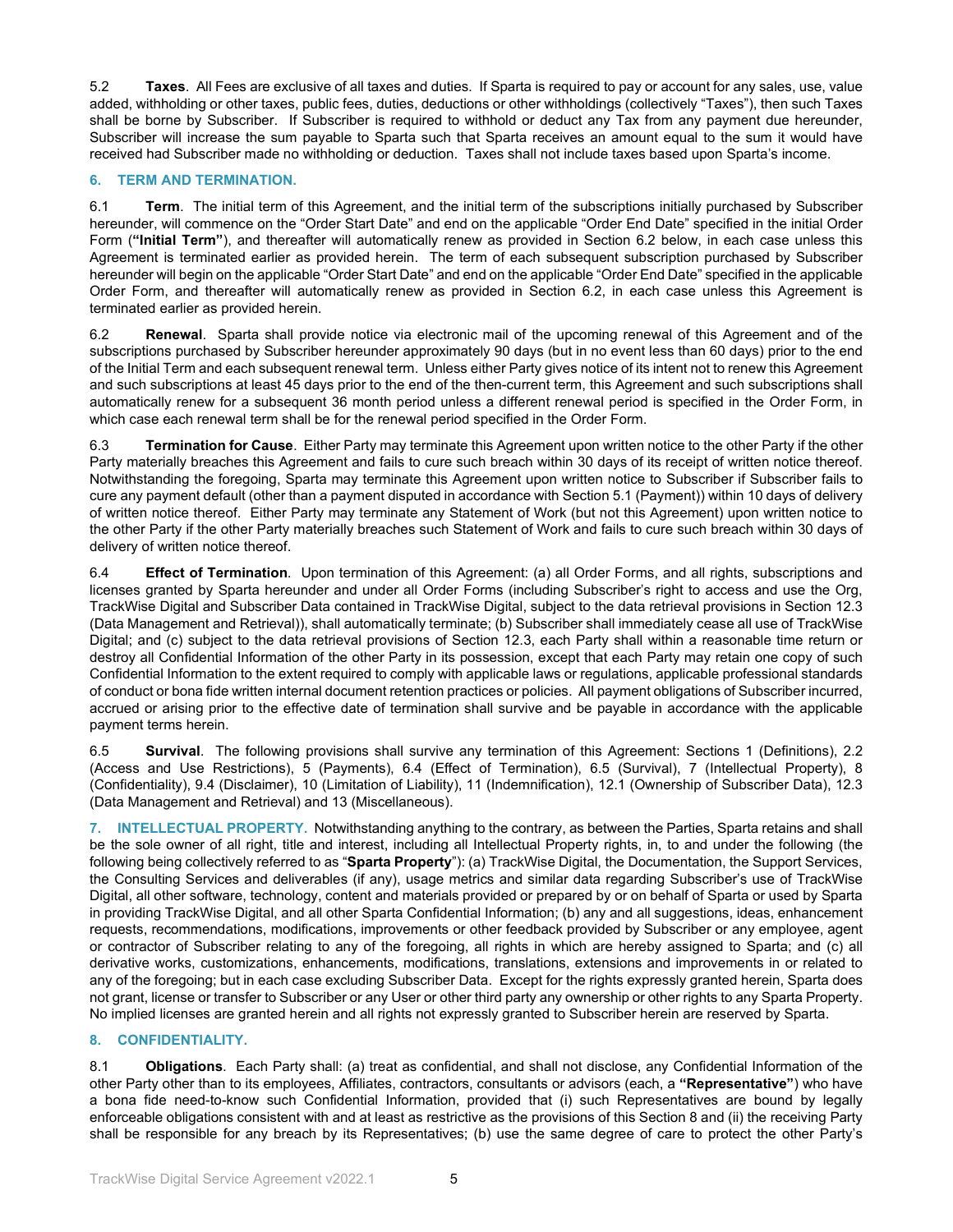Confidential Information as it uses to protect its own Confidential Information of a similar nature, but in no event less than reasonable care; and (c) use the other Party's Confidential Information only for the purposes described in this Agreement.

8.2 **Exceptions**. (a) Confidential Information shall not include: (i) any information that is or becomes generally available to the public (provided that such information did not become public as a result of the receiving Party's or its Representative's disclosure thereof in breach of this Agreement); (ii) any information received by the receiving Party (without restriction on use or disclosure) from sources other than the disclosing Party or its Representatives (provided that such source is not subject to a confidentiality obligation with regard to such information); (iii) any information that is independently developed by the receiving Party without use of or reference to Confidential Information of the other Party; or (iv) any information that was in the receiving Party's possession (without restriction on use or disclosure) prior to the time of its disclosure by or on behalf of the disclosing Party. (b) Notwithstanding the foregoing, either Party may disclose Confidential Information of the other Party to any regulatory agency or court of competent jurisdiction if and to the extent: (i) approved by the other Party in advance and in writing; or (ii) required to comply with applicable law, regulatory agency or court order, provided that such Party provides prompt prior written notice of such required disclosure to the other Party (to the extent legally permitted) and reasonably cooperates with the other Party (at such other Party's cost and expense) to limit the extent of such disclosure.

## **9. REPRESENTATIONS AND WARRANTIES.**

9.1 **Due Organization, Conflicting Agreements**. Each Party represents that: (a) it is duly organized, validly existing and in good standing under the laws of its jurisdiction of organization; (b) it has full corporate power and authority to execute and deliver this Agreement and comply with its obligations herein; and (c) it has no outstanding agreement that would conflict in any material way with the provisions of this Agreement or preclude it from complying with the provisions hereof.

## 9.2 **Sparta Warranties**.

(a) **TrackWise Digital**. Sparta warrants to Subscriber that during the Term: (i) TrackWise Digital will perform substantially in accordance with the Documentation; and (ii) Sparta will not materially decrease the overall functionality of TrackWise Digital. In the event of a breach of the foregoing warranty, and as Subscriber's sole and exclusive remedy and Sparta's sole and exclusive obligation and liability, Sparta shall either, at its option: (A) correct the non-conforming component of TrackWise Digital; or (B) terminate this Agreement and refund to Subscriber any prepaid unused subscription Fees covering the remainder of the then-current Term.

(b) **Services**. Sparta warrants to Subscriber that, during the period of performance and for 30 days thereafter, Sparta's Consulting Services and Support Services hereunder will be performed in a competent, professional and workmanlike manner by personnel of adequate training and experience. Subscriber's sole and exclusive remedy and Sparta's sole and exclusive obligation and liability for any failure of services to conform to this warranty shall be for Sparta to re-perform the non-conforming services.

9.3 **Subscriber Warranties**. Subscriber represents and warrants that Subscriber or its licensors own all right, title and interest in and to all Subscriber Data.

9.4 **Disclaimer**. TO THE MAXIMUM EXTENT PERMITTED BY APPLICABLE LAW, EXCEPT FOR THE EXPRESS WARRANTIES SET FORTH IN THIS AGREEMENT, TRACKWISE DIGITAL AND ALL DOCUMENTATION, SUPPORT SERVICES AND CONSULTING SERVICES ARE PROVIDED "AS IS" AND "AS AVAILABLE", AND SPARTA MAKES NO OTHER REPRESENTATION OR WARRANTY OF ANY KIND, WHETHER WRITTEN OR ORAL, EXPRESS, IMPLIED IN FACT OR BY OPERATION OF LAW, OR STATUTORY, AS TO ANY MATTER WHATSOEVER. SPARTA (FOR ITSELF AND ITS AFFILIATES, LICENSORS AND OTHER PROVIDERS) EXPRESSLY DISCLAIMS ALL IMPLIED WARRANTIES, TERMS AND CONDITIONS, INCLUDING ALL IMPLIED WARRANTIES, TERMS AND CONDITIONS OF MERCHANTABILITY, FITNESS FOR A PARTICULAR PURPOSE, SATISFACTORY QUALITY, NON-INFRINGEMENT, OWNERSHIP, QUIET ENJOYMENT, SECURITY OR ARISING FROM A COURSE OF DEALING, USAGE OR TRADE PRACTICE, ALL OF WHICH ARE HEREBY EXCLUDED TO THE MAXIMUM EXTENT PERMITTED BY APPLICABLE LAW. WITHOUT LIMITING THE GENERALITY OF THE FOREGOING, SPARTA DOES NOT WARRANT THAT TRACKWISE DIGITAL OR THE SUPPORT SERVICES WILL PERFORM CONTINUOUSLY OR WITHOUT INTERRUPTION, BE ERROR FREE, MEET SUBSCRIBER'S REQUIREMENTS, OR BE TIMELY OR SECURE, OR THAT DATA PROVIDED THROUGH TRACKWISE DIGITAL WILL BE ACCURATE, UP-TO-DATE, COMPLETE OR FREE OF HARMFUL COMPONENTS OR NOT LOST OR DAMAGED. SUBSCRIBER SHALL NOT MAKE OR PASS ON ANY REPRESENTATION OR WARRANTY ON BEHALF OF SPARTA TO ANY THIRD PARTY.

**10. LIMITATION OF LIABILITY.** TO THE MAXIMUM EXTENT PERMITTED BY APPLICABLE LAW, EXCEPT FOR SUBSCRIBER'S (A) NON-COMPLIANCE WITH THE PAYMENT OBLIGATIONS OR THE ACCESS OR USE LIMITATIONS OF THIS AGREEMENT, (B) BREACHES OF SECTION 8 (CONFIDENTIALITY) OR (C) VIOLATION, MISAPPROPRIATION OR MISUSE OF SPARTA'S INTELLECTUAL PROPERTY RIGHTS, IN NO EVENT SHALL SPARTA (OR ITS AFFILIATES, LICENSORS OR OTHER PROVIDERS) OR SUBSCRIBER BE LIABLE TO THE OTHER FOR: (I) ANY DAMAGES FALLING WITHIN ANY OF THE FOLLOWING CATEGORIES: (a) LOST PROFITS; (b) LOST BUSINESS, REVENUES OR SAVINGS; (c) BUSINESS INTERRUPTION; (d) LOSS OF GOODWILL; (e) LOSS OF ANTICIPATED SAVINGS; OR (f) LOSS, CORRUPTION OR MODIFICATION OF DATA OR OTHER INFORMATION; OR (II) ANY SPECIAL, INCIDENTAL, INDIRECT, PUNITIVE, EXEMPLARY OR CONSEQUENTIAL DAMAGES WHATSOEVER; IN EACH CASE ARISING OUT OF OR IN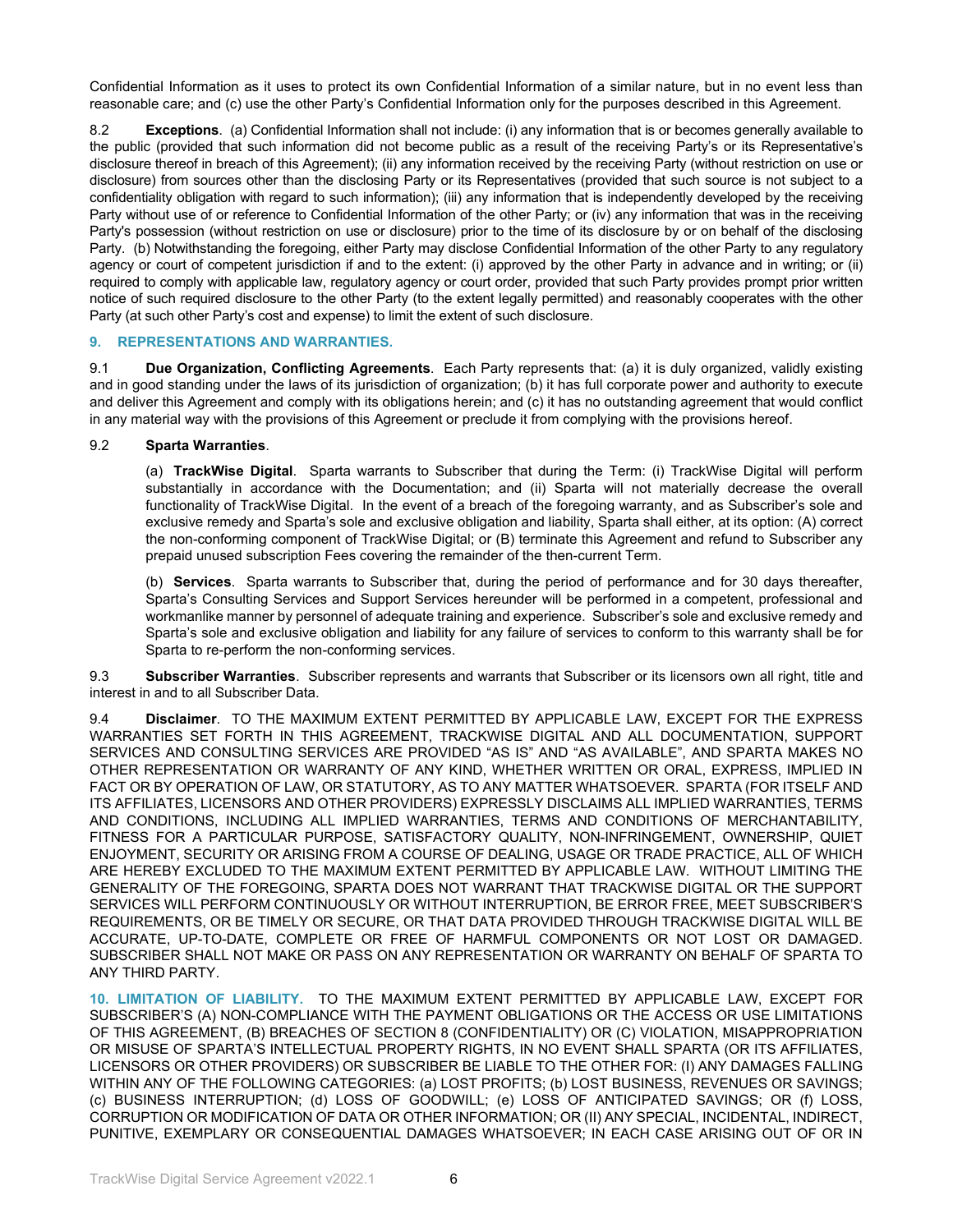CONNECTION WITH THIS AGREEMENT (INCLUDING ANY ORDER FORM), REGARDLESS OF THE FORM OF ACTION, WHETHER IN CONTRACT, TORT (INCLUDING NEGLIGENCE), BREACH OF STATUTORY DUTY OR OTHERWISE, EVEN IF ADVISED OF THE POSSIBILITY OF SUCH DAMAGES AND EVEN IN THE EVENT OF FAILURE OF AN EXCLUSIVE REMEDY. TO THE MAXIMUM EXTENT PERMITTED BY APPLICABLE LAW, SPARTA AND ITS AFFILIATES' AGGREGATE AND CUMULATIVE LIABILITY UNDER OR IN CONNECTION WITH THIS AGREEMENT (INCLUDING ALL ORDER FORMS), REGARDLESS OF THE FORM OF ACTION, WHETHER IN CONTRACT, TORT (INCLUDING NEGLIGENCE), BREACH OF STATUTORY DUTY OR OTHERWISE, SHALL IN NO EVENT EXCEED THE TOTAL AMOUNT OF THE FEES PAID BY SUBSCRIBER FOR TRACKWISE DIGITAL HEREUNDER DURING THE SIX MONTH PERIOD IMMEDIATELY PRECEDING THE DATE OF THE EVENT GIVING RISE TO LIABILITY. TO THE MAXIMUM EXTENT PERMITTED BY APPLICABLE LAW, SPARTA AND ITS AFFILIATES SHALL NOT BE LIABLE FOR, AND SPARTA (FOR ITSELF AND ITS AFFILIATES) HEREBY DISCLAIMS, ANY DAMAGES OR LOSSES CAUSED BY OR RESULTING FROM THE CONDUCT, SOFTWARE, CONTENT, PRODUCTS, SERVICES OR INFORMATION OF ANY THIRD PARTY OR ANY FAILURE OF SUBSCRIBER OR ANY USER TO COMPLY WITH THE TERMS OF THIS AGREEMENT.

Nothing in this Agreement (including any Order Form) shall limit or exclude either Party's or its Affiliates' liability for (a) death or personal injury caused by its or their negligence or the negligence of its or their employees, agents or subcontractors, (b) fraud or fraudulent misrepresentation or (c) any other liability to the extent that it cannot be limited or excluded by applicable law.

## **11. INDEMNIFICATION.**

11.1 **Sparta Intellectual Property Infringement**. Notwithstanding anything to the contrary in this Agreement, and subject to Section 11.3, Sparta agrees to defend, or, at its option, settle, any third-party claim, suit or proceeding against Subscriber to the extent based on a claim that TrackWise Digital infringes or misappropriates any third-party copyright, patent, trademark or trade secret that relates to Subscriber's use of TrackWise Digital (a "**Third-Party IP Claim**"). Sparta shall pay the damages and reasonable and verifiable costs and expenses which are finally awarded against Subscriber by final judgment of a court of competent jurisdiction (or pursuant to settlements agreed to in writing by Sparta) directly attributable to such Third-Party IP Claim. If TrackWise Digital becomes, or in Sparta's opinion is likely to become, the subject of a claim of infringement or injunction, Sparta shall have the right, at its option and expense, to: (a) procure the necessary rights to enable Subscriber's continued use of TrackWise Digital as set forth in this Agreement; (b) replace or modify TrackWise Digital so that it is no longer claimed to infringe; or (c) terminate this Agreement and the Order Form(s) as they relate to, and Subscriber's right to use, the affected portion of TrackWise Digital and refund to Subscriber any prepaid unused portion of the subscription Fees paid by Subscriber for such affected portion for the remainder of the then-current Term. Sparta shall have no liability under this Section 11 or otherwise to the extent that a Third-Party IP Claim arises out of or relates to: (i) use of TrackWise Digital in a manner that does not comply with this Agreement; (ii) use of TrackWise Digital in combination with products, services, applications, content or data not provided by Sparta; (iii) modifications to TrackWise Digital not made by Sparta; or (iv) use of any version other than a current release of TrackWise Digital, if infringement would have been avoided by use of the current release.

11.2 **Subscriber Indemnification**. Notwithstanding anything to the contrary in this Agreement, and subject to Section 11.3, Subscriber shall defend, or, at its option, settle, any third-party claim, suit or proceeding against Sparta to the extent arising out of or related to: Subscriber Data; any of Subscriber's products or services; or negligent, reckless, illegal or improper conduct of any User(s). Subscriber shall pay the damages and reasonable and verifiable costs and expenses which are finally awarded against Sparta by final judgment of a court of competent jurisdiction (or pursuant to settlements agreed to in writing by Subscriber) directly attributable to such claim.

11.3 **Conditions**. Each Party's indemnification obligations under this Section 11 are subject to the conditions that: (a) the indemnified Party provides the indemnifying Party with prompt written notice of the indemnifiable claim unless the delay in notification has no prejudicial effect on the indemnifying Party's ability to defend or settle such claim; (b) the indemnifying Party retains sole control of the defense and settlement of the indemnifiable claim; (c) the indemnified Party does not prejudice the defense of the indemnifiable claim; and (d) the indemnified Party provides the indemnifying Party with such cooperation, assistance, documents, authority and information as the indemnifying Party may reasonably require in relation to any indemnifiable claim and the defense and/or settlement thereof. The indemnified Party shall have the right, at its own expense, to participate in such litigation or defense and to retain its own separate counsel and advise the indemnifying Party on any proposed settlements, but only to the extent that such participation and advice do not unreasonably interfere with the indemnifying Party's ability to perform its obligations under this Section 11. The indemnifying Party shall not, without the indemnified Party's prior written consent (not to be unreasonably withheld), settle, compromise or consent to the entry of any judgment in any indemnifiable claim unless such settlement, compromise or consent is solely monetary in nature and does not include a statement as to, or an admission of fault by or on behalf of, the indemnified Party.

11.4 **Sole Remedy**. SECTION 11.1 STATES SPARTA'S AND ITS AFFILIATES' SOLE AND EXCLUSIVE OBLIGATION AND LIABILITY, AND SUBSCRIBER'S SOLE AND EXCLUSIVE REMEDY, REGARDING INFRINGEMENT OR MISAPPROPRIATION BY ANY PART OF TRACKWISE DIGITAL OF THIRD-PARTY INTELLECTUAL PROPERTY RIGHTS. SECTION 11.2 STATES SUBSCRIBER'S SOLE AND EXCLUSIVE OBLIGATION AND LIABILITY, AND SPARTA'S AND ITS AFFILIATES' SOLE AND EXCLUSIVE REMEDY, REGARDING INFRINGEMENT OR MISAPPROPRIATION OF THIRD-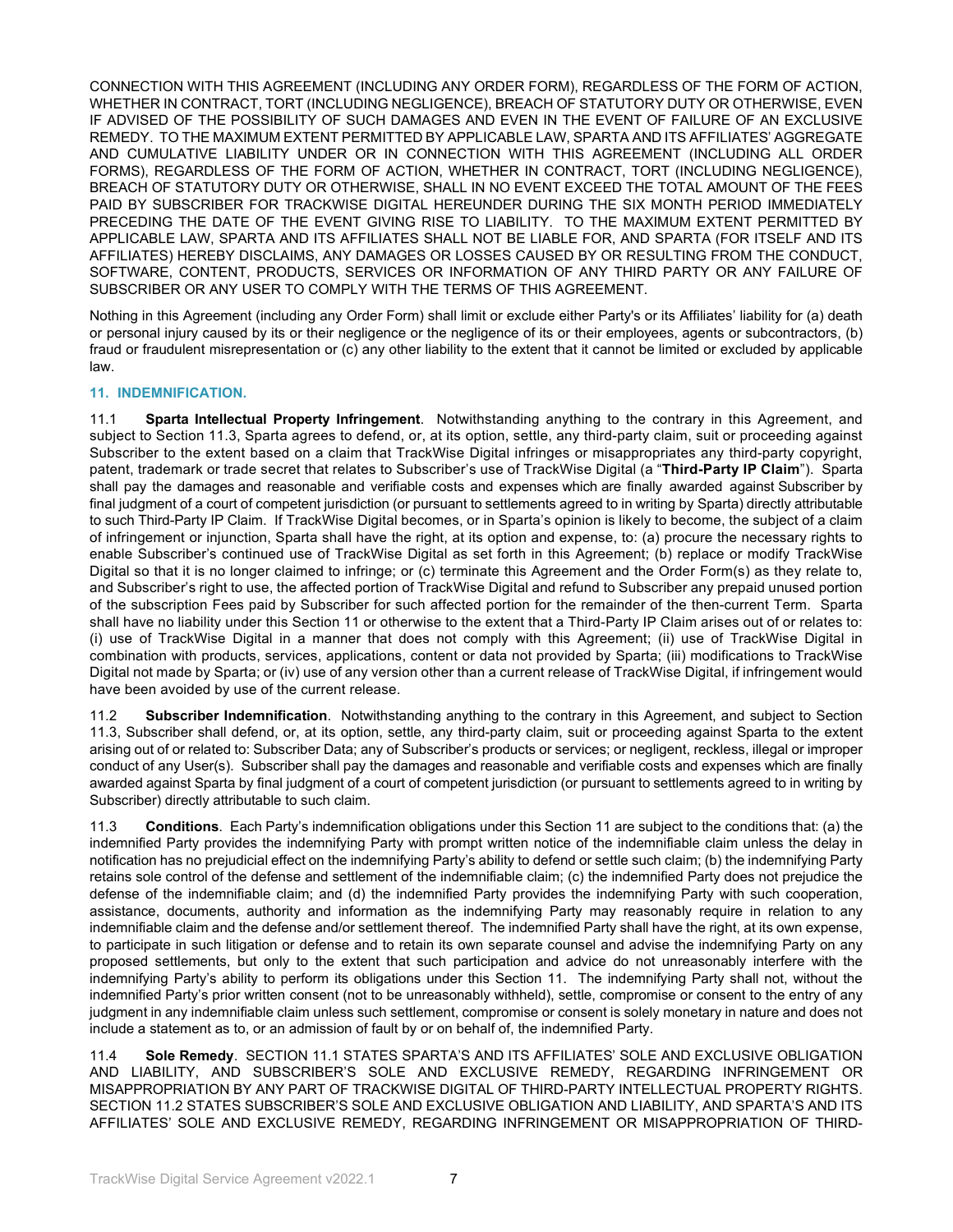PARTY INTELLECTUAL PROPERTY RIGHTS BY ANY SUBSCRIBER DATA OR ANY OTHER SUBSCRIBER PRODUCT OR SERVICE.

#### **12. DATA AND DATA SECURITY.**

12.1 **Ownership of Subscriber Data**. As between the Parties, Subscriber retains sole ownership of all Subscriber Data. Subscriber has sole responsibility for the content, accuracy, quality, integrity, legality, reliability, appropriateness and Intellectual Property ownership or right to use of all Subscriber Data, and Sparta is not responsible or liable for Subscriber's actions related to the deletion, correction, destruction, damage, loss or failure to store any Subscriber Data.

12.2 **Access and Use of Data**. (a) Subscriber acknowledges that when using TrackWise Digital, Subscriber can make permanent changes and edits to Subscriber Data, including mass updates and mass alterations. (b) Subscriber acknowledges that Sparta has no access to Subscriber's Org or Subscriber Data within the Org unless special access to the Org is enabled to Sparta by Subscriber for a specific purpose (e.g., as a temporary Admin User for the purpose of configuring TrackWise Digital as part of Consulting Services). Subscriber hereby consents to and grants Sparta a nonexclusive license during the Term (i) for Sparta to access the Org if and for so long as Subscriber enables such access, solely for the purpose for which such access was provided, and (ii) for TrackWise Digital and, if applicable, Sparta to access, use, transmit, modify and copy Subscriber Data from time to time as necessary solely for the purpose of providing TrackWise Digital, Support Services and Consulting Services to Subscriber and related support and administration or otherwise as requested by Subscriber or permitted hereunder.

12.3 **Data Management and Retrieval**. (a) All access and interaction between TrackWise Digital and Subscriber's Account are managed exclusively by Subscriber through its Account administration and security settings. Subscriber's access to and use of TrackWise Digital is subject to, and Subscriber shall comply and cause its Users to comply with, the salesforce.com terms and conditions, as updated from time to time, currently located at http://spartasystems.com/legal/SFDCservice-agreement.pdf (the **"SFDC Service Agreement"**). (b) As set forth in the SFDC Service Agreement, in order to obtain a copy of Subscriber Data that is stored within the SFDC Service following termination of this Agreement, salesforce.com requires that Subscriber must first request a copy of such data, through Sparta, within 30 days from the termination date, which data will be made available to Subscriber in a .csv format via temporary access to the Account; salesforce.com has no obligation to retain such Subscriber Data after the end of such 30-day period. For clarity, upon termination, Subscriber's ability to access and use TrackWise Digital (including Subscriber Data in Subscriber's Org) will immediately cease and Sparta has no ability to, and no obligation to, maintain or forward any Subscriber Data that is stored within the SFDC Service. Any modifications to Subscriber Data made outside of the Platform (as defined in the SFDC Service Agreement), if any, will not be captured in Subscriber Data as returned by the SFDC Service. (c) Certain TrackWise Digital modules and/or processes may be hosted on Amazon Web Services (AWS) or other Sparta third-party hosting providers. Data management and retrieval upon termination may differ for data hosted on such providers. For TrackWise Digital modules and processes hosted on AWS, Subscriber will have 30 days from the date of termination of this Agreement to request that Sparta provide a copy of Subscriber Data that is resident on AWS (if any), and Sparta will promptly provide such files to Subscriber via a secured FTP site or similar commercially reasonable vehicle; Sparta and AWS have no obligation to retain such Subscriber Data after the end of such 30 day period.

12.4 **Security**. Sparta will implement, as part of TrackWise Digital, appropriate technical and organizational measures designed for the protection of the security and confidentiality of Subscriber Data resident in TrackWise Digital against accidental or unlawful loss, access or disclosure. Sparta's hosting service providers will implement appropriate technical and organizational measures for the protection of the security and confidentiality of Subscriber Data resident on such service providers' systems against accidental or unlawful loss, access or disclosure. Sparta and its hosting service providers will maintain, at a minimum, SOC-2 Type II report compliance audit documentation, or its equivalent, during the Term and will make available a copy (or provide a summary thereof in the case of AWS) to Subscriber once per year during the Term following written request. Subscriber shall use commercially reasonable efforts to prevent unauthorized access to and use of the Account, the Org and TrackWise Digital, and shall immediately notify Sparta of any such unauthorized access or use or any other breach of security known to Subscriber. Sparta reserves the right to suspend access to TrackWise Digital in the event of a security breach or threat. Subscriber acknowledges that Subscriber Data may leave the SFDC Service when using TrackWise Digital (e.g. when downloaded by Subscriber or in connection with the use of modules and/or processes hosted on AWS) and that salesforce.com has no responsibility for Subscriber Data that is not resident within the SFDC Service.

12.5 **Data Processing and Transfer**. To the extent that Sparta processes any personal data originating from the European Economic Area and Switzerland ("**Restricted Personal Data**") in the course of providing TrackWise Digital, Support Services and/or Consulting Services to Subscriber, any such processing shall be governed by Sparta's then current Data Processing Agreement (or such other agreement as Sparta may agree). Any and all transfers of Restricted Personal Data that are made to Sparta in the US shall be governed by one or more of the following data transfer mechanisms (at Sparta's option): (a) binding contractual or other provisions, such as the controller-to-processor standard contractual clauses approved by the European Commission from time to time; (b) Sparta's certification to any program approved by a competent authority and permitting the transfer of Restricted Personal Data, such as binding corporate rules, or any successor to the US-EU/US-Swiss Privacy Shield Framework; or (c) any other data transfer mechanism that is valid in the jurisdiction from which the Restricted Personal Data originates. For personal data originating from any other jurisdiction, the Privacy Policy shall apply.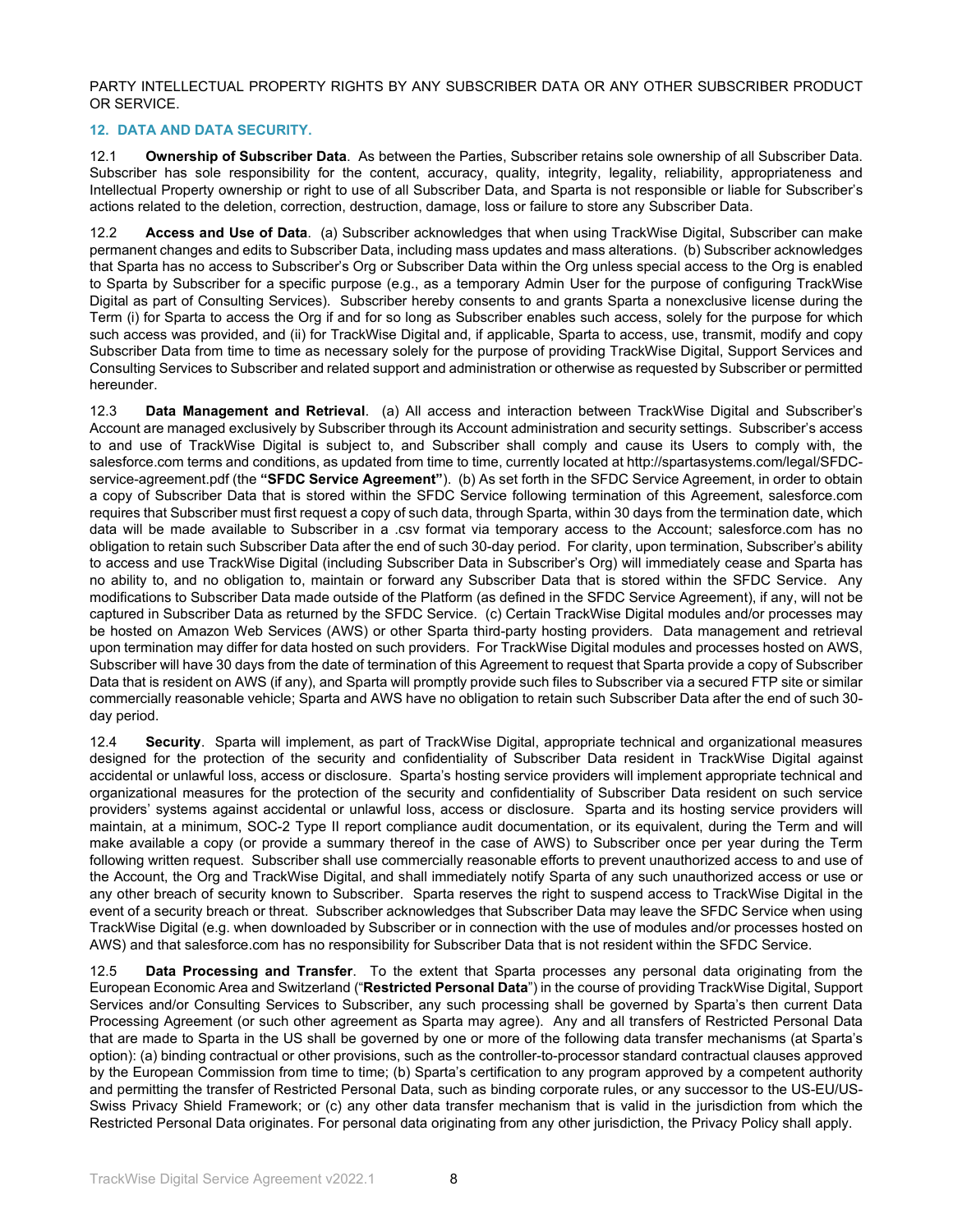#### **13. MISCELLANEOUS.**

13.1 **Notices**. Notwithstanding anything to the contrary, notices and other communications may be given or made pursuant to this Agreement electronically including via Sparta's customer portal. Notwithstanding the foregoing, any notice concerning a material breach or termination of this Agreement (including the Order Forms) must be in writing and delivered in person or sent by certified or registered mail or internationally recognized express courier or overnight delivery service, and shall be deemed given upon personal, confirmed or documented delivery. All notices concerning a material breach shall specify the nature of the breach in reasonable detail. All notices must be in English. All written notices or other written communications to Sparta shall be provided to the address first listed below, and addressed to: **ATTENTION: LEGAL DEPARTMENT**. All written notices to Subscriber shall be sent to the address first listed in the applicable Order Form that references this Agreement and addressed to the individual who signed such Order Form. With respect to notices and other communications by Sparta regarding Sparta's Privacy Policy, the Support Policy or any other information provided via the Account, such notices shall be deemed given when posted on Sparta's customer portal or at https://www.spartasystems.com/legal or e-mailed to the Subscriber's Account administrator(s). Sparta address for notice: Sparta Systems, Inc., 2000 Waterview Drive, Suite 300, Hamilton Township, New Jersey 08691 U.S.A.

13.2 **Entire Agreement; Modification; Waiver; Severability; Order of Precedence**. (a) This Agreement contains the entire understanding of the Parties with respect to the subject matter hereof and supersedes all prior agreements, oral or written, and all other communications between the Parties relating to such subject matter. Each Party acknowledges that it in entering into this Agreement it does not rely on, and shall have no remedies in respect of, any statement, representation, assurance or warranty (including negligently or innocently made statements) by or on behalf of any person or entity (whether or not a Party) that is not expressly set out herein. (b) This Agreement and the Order Forms may not be amended or modified, nor any of its provisions waived, except by mutually signed written agreement. Any failure or delay to enforce or exercise any right or remedy shall not be deemed a waiver of such or any other right or remedy. Any waiver of any breach shall not be deemed to be a waiver of any other or subsequent breach. (c) If any court of competent jurisdiction holds any provision of this Agreement or any Order Form as null, void or otherwise ineffective or invalid, such provision shall be deemed to be restated to reflect as nearly as possible the original intentions of the Parties in accordance with applicable law, and the remaining provisions shall remain in full force and effect and shall not be affected thereby. (d) Section headings in this Agreement are used solely for convenient reference and shall not be deemed to define or limit the provisions of this Agreement. The Parties drafted this Agreement without any presumption or rule requiring construction or interpretation against the Party drafting an instrument or causing any instrument to be drafted. (e) Any terms appearing on any purchase order, acknowledgment or confirmation that are different from or in addition to the terms of this Agreement or any applicable Order Form shall not be binding on the Parties, even if signed and returned. In the event of any conflict or inconsistency among the following documents, the order of precedence shall be: (i) the SFDC Service Agreement; (ii) this Agreement; (iii) the applicable Order Form except to the extent the Order Form expressly supersedes a specified provision of this Agreement; and (iv) the Support Policy.

13.3 **Independent Contractors**. The Parties are independent contractors. This Agreement (including the Order Forms) does not create any partnership, franchise, joint venture, agency, fiduciary or employment relationship between the Parties. Sparta shall be solely responsible for the conduct and supervision of its personnel in the performance of its obligations hereunder. Neither Party shall have any right or authority to assume or create any obligation or responsibility, express or implied, on behalf of the other Party or to bind the other Party in any way whatsoever.

13.4 **Assignment**. Neither this Agreement nor any Order Form nor any right or obligation hereunder or thereunder may be assigned, transferred or delegated , by operation of law or otherwise, in whole or in part, by Subscriber without Sparta's prior written consent. Due to the importance of Subscriber's ownership and management, a Change of Control of Subscriber shall be deemed an assignment of this Agreement. "Change of Control" of Subscriber means a transaction or series of transactions (a) pursuant to which direct or indirect control of Subscriber is acquired by persons or entities other than those who, directly or indirectly, control Subscriber as of the Effective Date (with "control" having the meaning specified in the definition of Affiliate in Section 1) or (b) resulting in the sale of all or substantially all of Subscriber's business or assets utilizing any part of TrackWise Digital. Subject to the foregoing, this Agreement (including the Order Forms) shall be binding upon and inure to the benefit of the Parties and their successors and assigns.

13.5 **Trademarks.** Sparta and its licensors reserve all rights in and to their trademarks, trade names, service marks and logos (collectively "Marks") and no right to use, modify or reproduce such Marks are granted. Subscriber agrees not to take or permit any action that may jeopardize the owner's rights in and to the Marks. Any and all uses of the Marks, or applications for or registrations of such Marks, shall inure to the benefit of Sparta or such licensors.

13.6 **Publicity**. Neither Party may issue or make any press release, announcement or publication containing or otherwise use any of the other Party's Marks without the other Party's prior written approval; provided that, during the Term, Sparta may list Subscriber along with Subscriber's logo as a customer of TrackWise Digital on Sparta's website and in other TrackWise Digital marketing materials.

13.7 **Non-solicitation**. During the Term and for a period of two years thereafter, Subscriber shall not employ or solicit the employment or services of any employee of Sparta or any of its Affiliates without the prior written consent of Sparta. For purposes of this provision, the general advertisement of employment opportunities by Subscriber in any public forum (including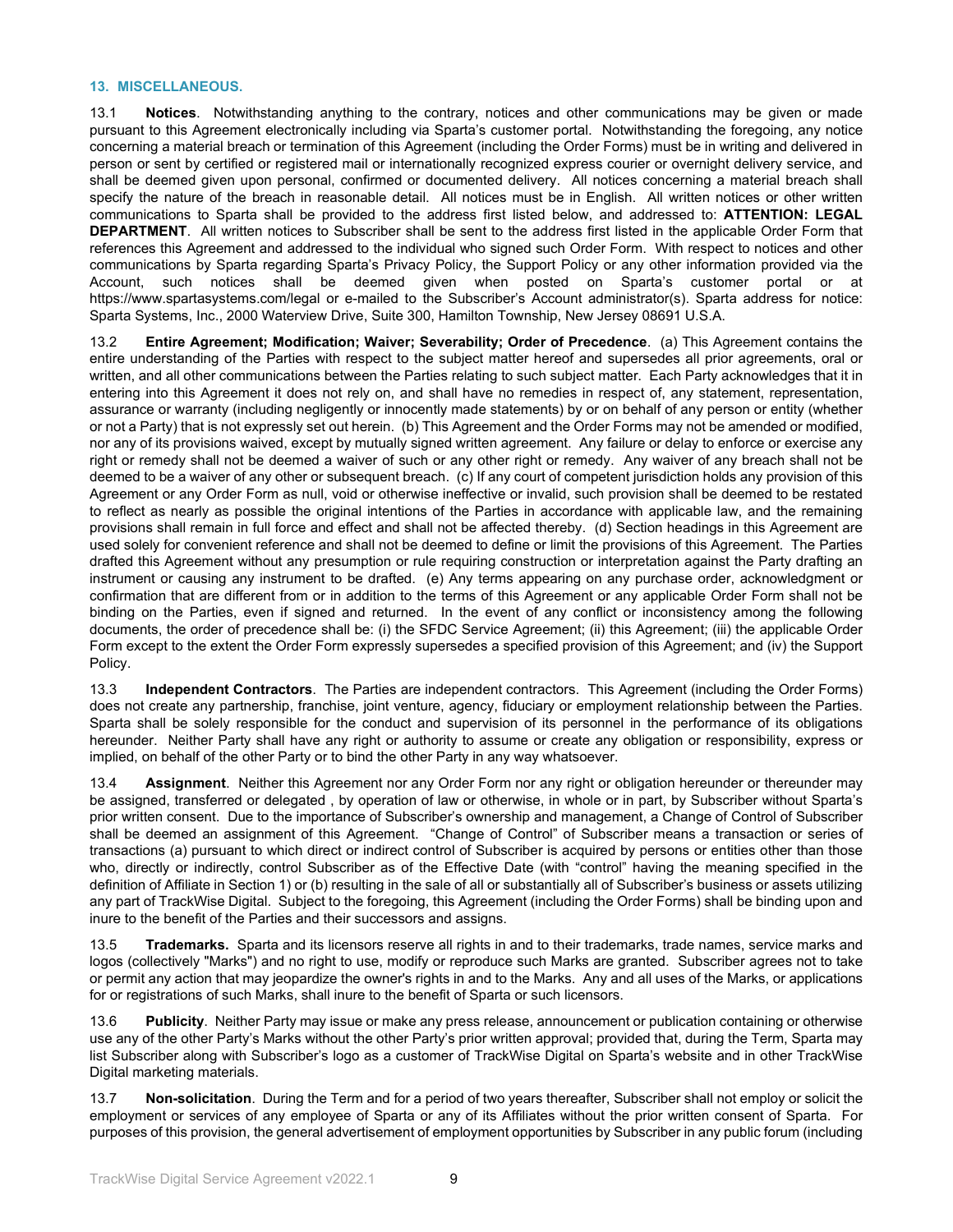magazines, trade journals, publicly accessible internet services, classified advertisements or job fairs open to the public) shall not be considered "solicitation", and the hiring of an individual as a result of his or her response to such a general employment advertisement or in response to his or her unsolicited employment inquiry shall not constitute a breach of this Agreement.

13.8 **Force Majeure**. Except for payment obligations, neither Party will be liable for, or be considered to be in breach of this Agreement (including the Order Forms) on account of, any delay or failure to perform as a result of any cause or condition beyond such Party's reasonable control, including, for example, an act of God, act of government, flood, fire, earthquake, civil unrest, act of terror, epidemic, pandemic, Internet failure or delay, or denial of service attack. The affected Party shall use commercially reasonable efforts to avoid or remove such cause of non-performance or delay. If such cause or condition continues for a period of more than 60 days, then the other Party may terminate this Agreement for convenience upon 10 days' written notice to the affected Party.

13.9 **Insurance**. Throughout the Term, each Party shall bind and keep in force appropriate insurance coverage in accordance with industry practice applicable to its business.

13.10 **Compliance with Laws**. (a) Subscriber shall not, and shall not permit Users to, access, use, export or re-export TrackWise Digital, or use TrackWise Digital to access, use, export or re-export Subscriber Data, in or to a U.S.-embargoed country or in violation of any applicable export law, regulation, order or sanction. Subscriber shall at all times comply and cause its Users to comply with all applicable laws and regulations in its use of TrackWise Digital, including the United States' Foreign Corrupt Practices Act and the United Kingdom's Bribery Act 2010. (b) Without limiting the generality of the foregoing, through utilization of each of TrackWise Digital, Support Services and Consulting Services (collectively, the "Offerings"), Subscriber represents that neither it nor any of its Affiliates nor any User is (i) named on a governmental denied party or restricted list, including but not limited to: the Office of Foreign Assets Control ("OFAC") list of Specially Designated Nationals and Blocked Persons ("SDN List"), the OFAC Sectoral Sanctions Identifications List ("SSI List"), and the sanctions list under any other Sanctions Laws; (ii) organized under, ordinarily resident in, or physically located in a jurisdiction subject to comprehensive sanctions administered by OFAC, (currently, as of the latest date of signature of the applicable Order Form that references this Agreement, Cuba, Iran, North Korea, Syria, and the Crimea region); or (iii) owned or controlled, directly or indirectly, 50% or more in the aggregate, by one or more individuals described in (i) or (ii) (collectively, "Sanctioned Persons"). Subscriber also represents that its, its Affiliates', and any User's utilization of the Offerings will comply with all applicable sanctions laws administered by OFAC, other U.S. regulatory agencies, the European Union and its Member States, the United Kingdom, and the United Nations ("Sanctions Laws"). Subscriber, its Affiliates, and Users will not (and will not assist, enable or permit others to), directly or indirectly: (x) permit Sanctioned Persons to use, to access, or to benefit from the Offerings; (y) export, re-export, or otherwise transfer the Offerings for any purpose prohibited by Sanctions Laws; or (z) submit to the Offerings any data subject to the U.S. International Traffic in Arms Regulations or other Sanctions Laws. Subscriber's or any of its Affiliates' or any User's violation of this provision will be a material breach of this Agreement. Subscriber agrees to notify Sparta immediately in writing of any actual or reasonably suspected violations. Notwithstanding any provision of this Agreement or any Order Form to the contrary, Sparta may limit, suspend, or terminate Subscriber's or any of its Affiliates' or any User's access to or delivery of the Offerings or take other actions reasonably necessary to comply with applicable export laws and Sanctions Laws without liability. Subscriber agrees to indemnify Sparta if Sparta becomes subject to liability because of Subscriber's or any of its Affiliates' or any User's non-compliance with applicable export laws or Sanction Laws.

13.11 **No Legal Advice**. Subscriber acknowledges and agrees that Sparta does not and shall not provide Subscriber with any legal advice regarding compliance with laws, rules or regulations in the jurisdictions in which Subscriber uses TrackWise Digital, including those related to data privacy or medical, pharmaceutical or health related data. Subscriber acknowledges that TrackWise Digital may be used in ways that do and do not comply with such laws, rules or regulations. It is Subscriber's sole responsibility to monitor its (including Users') compliance with all such relevant laws, rules or regulations. Subscriber is solely responsible for such Subscriber-specific use decisions and Sparta and its Affiliates disclaim all liability for such decisions.

13.12 **Federal Government End Use Provisions**. All cloud-hosted software and services provided by Sparta as part of TrackWise Digital including related software and technology (collectively, "Products") as well as any documents describing or relating to TrackWise Digital are provided to the U.S. Government as "commercial items," "commercial computer software," "commercial computer software documentation" and "technical data" as those terms are defined by 48 CFR 2.101. The U.S. Government's use, duplication or disclosure of the Products as well as any documents describing or relating to TrackWise Digital are subject to the terms and conditions of this Agreement as provided for in 48 CFR 12.212, 12.216 and 227.7202-3. If the terms of the Agreement do not meet the U.S. Government's needs and/or are inconsistent in any respect with U.S. Federal law, the U.S. Government's cognizant Contracting Officer must negotiate a mutually acceptable written addendum to this Agreement specifically granting such additional rights to the U.S. Government and modifying this Agreement to be consistent with Federal law.

13.13 **Third Party Beneficiaries**. Except as otherwise provided in the SFDC Service Agreement or in any transfer mechanism under Section 12.5 (Data Processing and Transfer), nothing in this Agreement shall be construed as giving any right, remedy or claim hereunder to any person or entity that is not a Party hereto, and any person or entity that is not a Party hereto shall have no right to enforce any part of it.

13.14 **Governing Law and Dispute Resolution**. (a) This Agreement (including the Order Forms and this Section 13.14 but excluding the SFDC Service Agreement) and any disputes, controversies or differences arising out of or in connection with